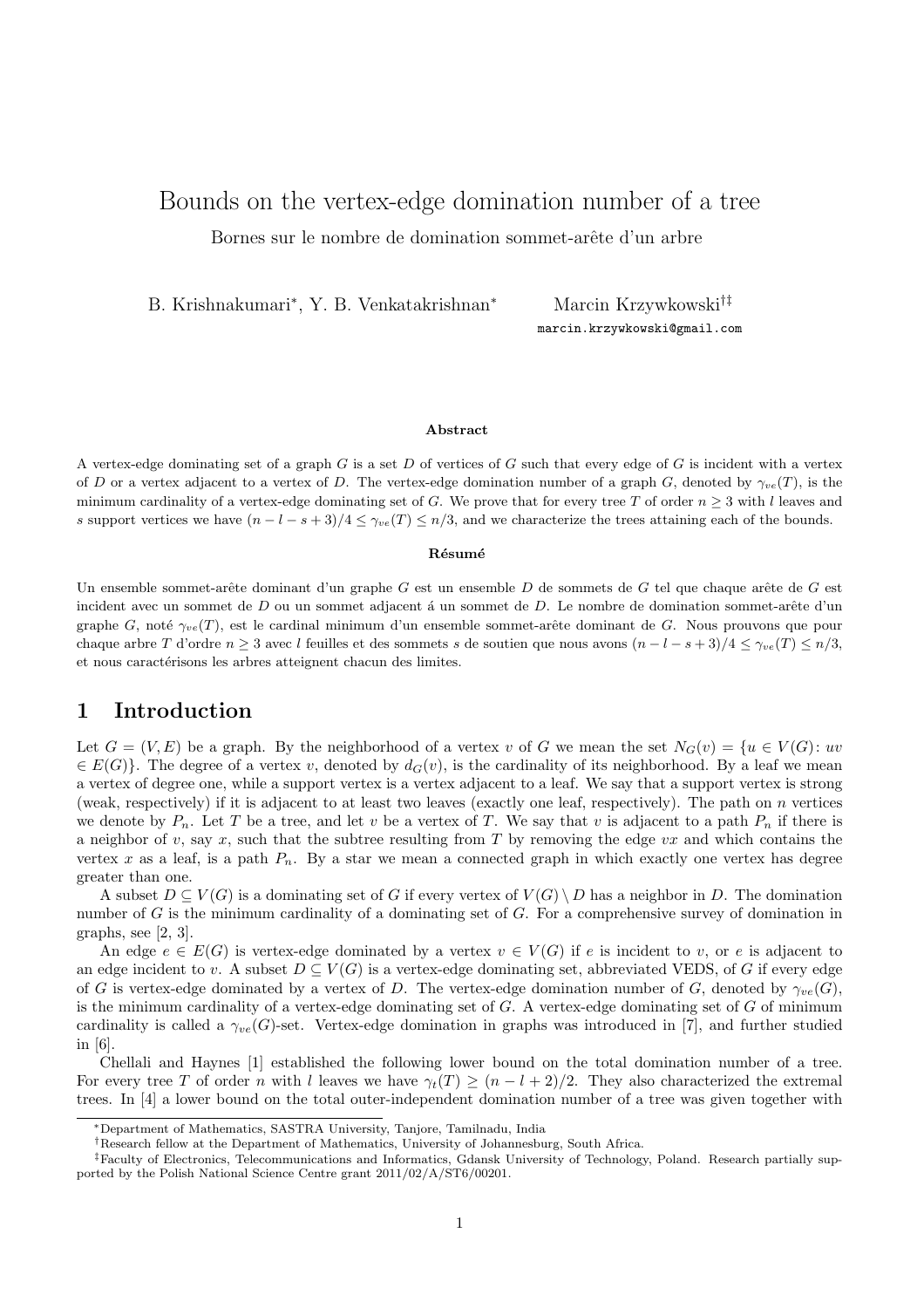the characterization of the extremal trees. Lemańska [5] proved that the domination number of a tree is bounded below by  $(n-l+2)/3$ .

We prove the following bounds on the vertex-edge domination number of a tree T of order  $n \geq 3$  with l leaves and s support vertices,  $(n - l - s + 3)/4 \leq \gamma_{ve}(T) \leq n/3$ . We also characterize the trees attaining each of the bounds.

# **2 Results**

We begin with the following straightforward observation.

**Observation 1** *For every connected graph* G *of diameter at least two there exists a*  $\gamma_{ve}(G)$ -set that contains *no leaf.*

First we show that if T is a nontrivial tree of order n with l leaves and s support vertices, then  $\gamma_{ve}(T)$  is bounded below by  $(n - l - s + 3)/4$ . For the purpose of characterizing the trees attaining this bound we introduce a family T of trees  $T = T_k$  that can be obtained as follows. Let  $T_1$  be a path  $P_5$ . If k is a positive integer, then  $T_{k+1}$  can be obtained recursively from  $T_k$  by one of the following operations.

- Operation  $\mathcal{O}_1$ : Attach a vertex by joining it to any support vertex of  $T_k$ .
- Operation  $\mathcal{O}_2$ : Attach a path  $P_2$  by joining one of its vertices to a vertex of  $T_k$ , which is not a leaf and is adjacent to a support vertex of degree two.
- Operation  $\mathcal{O}_3$ : Attach a path  $P_4$  by joining one of its leaves to a leaf of  $T_k$  adjacent to a weak support vertex.

We now prove that for every tree T of the family T we have  $\gamma_{ve}(T) = (n - l - s + 3)/4$ .

**Lemma 2** *If*  $T \in \mathcal{T}$ *, then*  $\gamma_{ve}(T) = (n - l - s + 3)/4$ *.* 

**Proof.** We use the induction on the number k of operations performed to construct the tree T. If  $T = T_1 = P_5$ , then  $(n-l-s+3)/4 = (5-2-2+3)/4 = 1 = \gamma_{ve}(T)$ . Let k be a positive integer. Assume that the result is true for every tree  $T' = T_k$  of the family  $\overline{\mathcal{T}}$  constructed by  $k-1$  operations. Let  $n'$  be the order of the tree  $T'$ ,  $l'$  the number of its leaves, and s' the number of support vertices. Let  $T = T_{k+1}$  be a tree of the family  $T$  constructed by k operations.

First assume that T is obtained from T' by operation  $\mathcal{O}_1$ . We have  $n = n' + 1$ ,  $l = l' + 1$  and  $s = s'$ . It is straightforward to see that any  $\gamma_{ve}(T')$ -set is a VEDS of the tree T. Thus  $\gamma_{ve}(T) \leq \gamma_{ve}(T')$ . Obviously,  $\gamma_{ve}(T') \leq \gamma_{ve}(T)$ . This implies that  $\gamma_{ve}(T) = \gamma_{ve}(T')$ . We now get  $\gamma_{ve}(T) = \gamma_{ve}(T') = (n' - l' - s' + 3)/4$  $(n-1-l+1-s+3)/4 = (n-l-s+3)/4.$ 

Now assume that T is obtained from T' by operation  $\mathcal{O}_2$ . We have  $n = n' + 2$ ,  $l = l' + 1$  and  $s = s' + 1$ . It is straightforward to see that any  $\gamma_{ve}(T')$ -set is a VEDS of the tree T. Thus  $\gamma_{ve}(T) \leq \gamma_{ve}(T')$ . This implies that  $\gamma_{ve}(T) = \gamma_{ve}(T')$ . We now get  $\gamma_{ve}(T) = \gamma_{ve}(T') = (n'-l'-s'+3)/4 = (n-2-l+1-s+1+3)/4 = (n-l-s+3)/4$ .

Now assume that T is obtained from T' by operation  $\mathcal{O}_3$ . We have  $n = n'+4$ ,  $l = l'$  and  $s = s'$ . The leaf to which is attached  $P_4$  we denote by x. Let  $v_1v_2v_3v_4$  be the attached path. Let  $v_1$  be joined to x. Let  $D'$  be any  $\gamma_{ve}(T')$ -set. It is easy to see that  $D' \cup \{v_2\}$  is a VEDS of the tree T. Thus  $\gamma_{ve}(T) \leq \gamma_{ve}(T') + 1$ . Now let us observe that there exists a  $\gamma_{ve}(T)$ -set that does not contain the vertices  $v_4$ ,  $v_3$  and  $v_1$ . Let D be such a set. To dominate the edge  $v_3v_4$ , we have  $v_2 \in D$ . Observe that  $D \setminus \{v_2\}$  is a VEDS of the tree T'. Therefore  $\gamma_{ve}(T') \leq \gamma_{ve}(T) - 1$ . We now conclude that  $\gamma_{ve}(T) = \gamma_{ve}(T') + 1$ . We get  $\gamma_{ve}(T) = \gamma_{ve}(T') + 1 = (n' - l' - s' + 3)/4 + 1 = (n - 4 - l - s + 7)/4 = (n - l - s + 3)/4$ .

We now give a lower bound on the vertex-edge domination number of a tree together with the characterization of the extremal trees.

**Theorem 3** *If* T *is a nontrivial tree of order* n *with* l *leaves and* s support vertices, then  $\gamma_{ve}(T) \ge (n-l-s+3)/4$ *with equality if and only if*  $T \in \mathcal{T}$ *.* 

**Proof.** If  $\text{diam}(T) = 1$ , then  $T = P_2$ . We have  $(n-l-s+3)/4 = (2-2-2+3)/4 < 1 = \gamma_{ve}(T)$ . If  $\text{diam}(T) = 2$ , then T is a star. We have  $l = n-1$  and  $s = 1$ . Consequently,  $(n-l-s+3)/4 = (n-n+1-1+3)/4 = 3/4 < 1 = \gamma_{ve}(T)$ .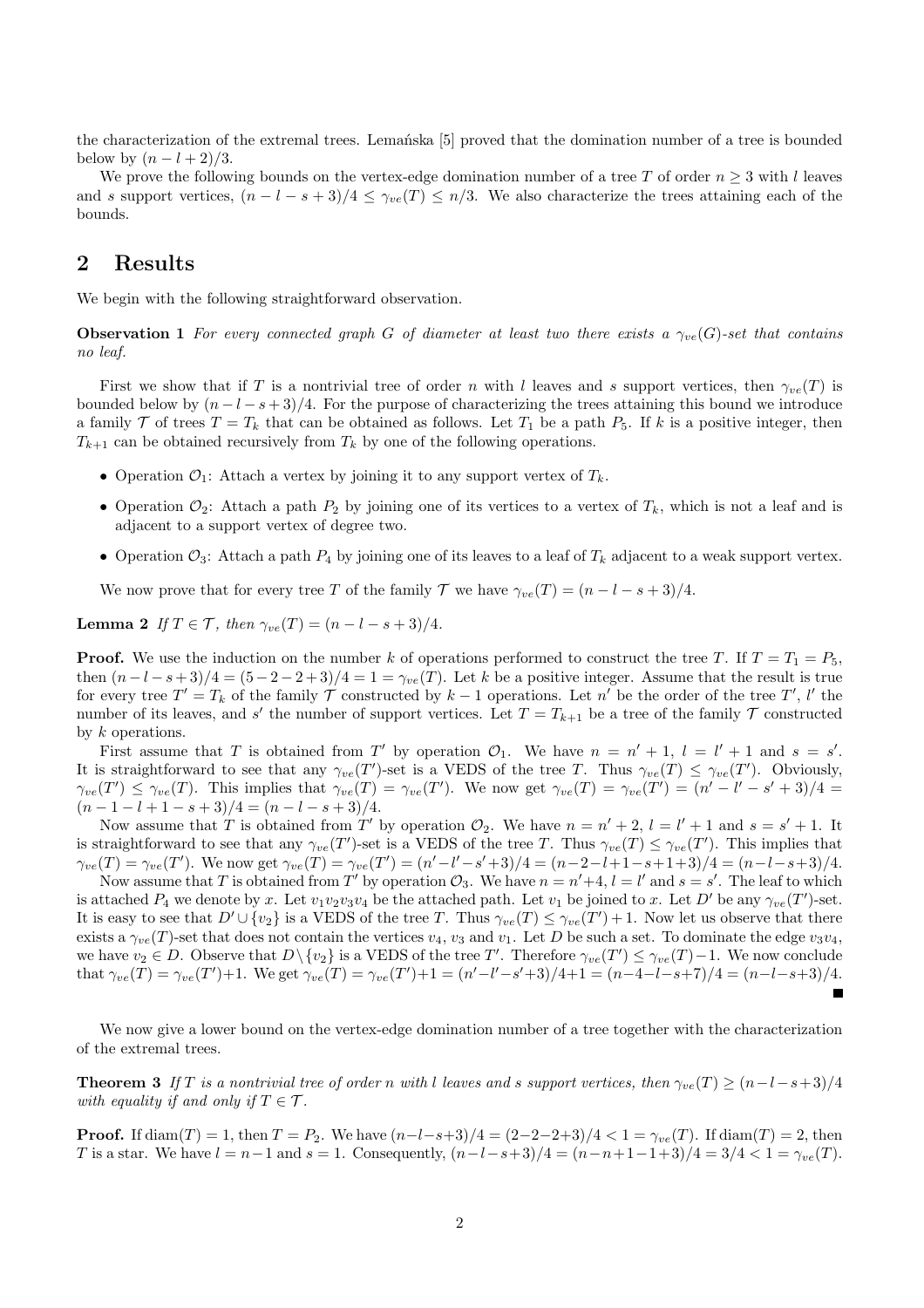Now assume that  $\text{diam}(T) > 3$ . Thus the order n of the tree T is at least four. The result we obtain by the induction on the number n. Assume that the theorem is true for every tree T' of order  $n' < n$  with l' leaves and s ′ support vertices.

First assume that some support vertex of T, say x, is strong. Let y be a leaf adjacent to x. Let  $T' = T - y$ . We have  $n' = n-1$ ,  $l' = l-1$  and  $s' = s$ . Obviously,  $\gamma_{ve}(T') \leq \gamma_{ve}(T')$ . We get  $\gamma_{ve}(T) \geq \gamma_{ve}(T') \geq (n'-l'-s'+3)/4$  $(n-1-l+1-s+3)/4 = (n-l-s+3)/4.$  If  $\gamma_{ve}(T) = (n-l-s+3)/4$ , then obviously  $\gamma_{ve}(T') = (n'-l'-s'+3)/4.$ By the inductive hypothesis we have  $T' \in \mathcal{T}$ . The tree T can be obtained from T' by operation  $\mathcal{O}_1$ . Thus  $T \in \mathcal{T}$ . Henceforth, we can assume that every support vertex of  $T$  is weak.

We now root T at a vertex r of maximum eccentricity  $\text{diam}(T)$ . Let t be a leaf at maximum distance from r, v be the parent of t, and u be the parent of v in the rooted tree. If  $\text{diam}(T) \geq 4$ , then let w be the parent of u. If  $\text{diam}(T) \geq 5$ , then let d be the parent of w. If  $\text{diam}(T) \geq 6$ , then let e be the parent of d. By  $T_x$  we denote the subtree induced by a vertex  $x$  and its descendants in the rooted tree  $T$ .

Assume that some child of u, say x, is a leaf. Let  $T' = T - x$ . We have  $n' = n - 1$ ,  $l' = l - 1$  and  $s' = s - 1$ . We get  $\gamma_{ve}(T) \ge \gamma_{ve}(T') \ge (n' - l' - s' + 3)/4 = (n - 1 - l + 1 - s + 1 + 3)/4 > (n - l - s + 3)/4.$ 

Now assume that among the children of u there is a support vertex other than v. Let  $T' = T - T_v$ . We have  $n' = n-2$ ,  $l' = l-1$  and  $s' = s-1$ . We get  $\gamma_{ve}(T) \ge \gamma_{ve}(T') \ge (n'-l'-s'+3)/4 = (n-2-l+1-s+1+3)/4 = (n-1-s+1)$  $(n-l-s+3)/4$ . If  $\gamma_{ve}(T)=(n-l-s+3)/4$ , then obviously  $\gamma_{ve}(T)=(n'-l'-s'+3)/4$ . By the inductive hypothesis we have  $T' \in \mathcal{T}$ . The tree T can be obtained from T' by operation  $\mathcal{O}_2$ . Thus  $T \in \mathcal{T}$ .

Now assume that  $d_T(u) = 2$ . Assume that  $d_T(w) \geq 3$ . First assume that some child of w, say x, is a leaf. Let  $T' = T - x$ . We have  $n' = n - 1$ ,  $l' = l - 1$  and  $s' = s - 1$ . We get  $\gamma_{ve}(T) \ge \gamma_{ve}(T') \ge (n' - l' - s' + 3)/4 =$  $(n-1-l+1-s+1+3)/4 > (n-l-s+3)/4.$ 

Now assume that no child of w is a leaf. Let  $T' = T - T_u$ . We have  $n' = n - 3$ ,  $l' = l - 1$  and  $s' = s - 1$ . Let us observe that there exists a  $\gamma_{ve}(T)$ -set that does not contain the vertices t and v. Let D be such a set. To dominate the edge vt, we have  $u \in D$ . Let us observe that  $D \setminus \{u\}$  is a VEDS of the tree T'. Therefore  $\gamma_{ve}(T') \leq \gamma_{ve}(T) - 1$ . We now get  $\gamma_{ve}(T) \ge \gamma_{ve}(T') + 1 \ge (n' - l' - s' + 3)/4 + 1 = (n - 3 - l + 1 - s + 1 + 7)/4 > (n - l - s + 3)/4$ .

If  $d_T(w) = 1$ , then  $T = P_4$ . We have  $(n - l - s + 3)/4 = (4 - 2 - 2 + 3)/4 < 1 = \gamma_{ve}(T)$ . Now assume that  $d_T(w) = 2$ . First assume that  $d_T(d) \geq 3$ . Let  $T' = T - T_w$ . We have  $n' = n - 4$ ,  $l' = l - 1$  and  $s' = s - 1$ . Let us observe that there exists a  $\gamma_{ve}(T)$ -set that does not contain the vertices t, v and w. Let D be such a set. To dominate the edge  $vt$ , we have  $u \in D$ . Observe that  $D \setminus \{u\}$  is a VEDS of the tree T'. Therefore  $\gamma_{ve}(T') \leq \gamma_{ve}(T) - 1$ . We now get  $\gamma_{ve}(T) \ge \gamma_{ve}(T') + 1 \ge (n' - l' - s' + 3)/4 + 1 = (n - 4 - l + 1 - s + 1 + 7)/4 > (n - l - s + 3)/4$ .

Now assume that  $d_T(d) = 2$ . First assume that some child of e is a leaf. Let  $T' = T - T_w$ . We have  $n' = n - 4$ ,  $l' = l$  and  $s' = s - 1$ . Similarly as in the previous possibility we conclude that  $\gamma_{ve}(T') \leq \gamma_{ve}(T) - 1$ . We get  $\gamma_{ve}(T) \ge \gamma_{ve}(T') + 1 \ge (n' - l' - s' + 3)/4 + 1 = (n - 4 - l - s + 1 + 7)/4 > (n - l - s + 3)/4.$ 

Now assume that no child of e is a leaf. Let  $T' = T - T_w$ . We have  $n' = n - 4$ ,  $l' = l$  and  $s' = s$ . If  $n' = 1$ , then  $T = P_5 = T_1 \in \mathcal{T}$ . Assume that  $n' \geq 2$ . Similarly as earlier we conclude that  $\gamma_{ve}(T') \leq \gamma_{ve}(T) - 1$ . We now get  $\gamma_{ve}(T) \ge \gamma_{ve}(T') + 1 \ge (n' - l' - s' + 3)/4 + 1 = (n - 4 - l - s + 7)/4 = (n - l - s + 3)/4.$  If  $\gamma_{ve}(T) = (n - l - s + 3)/4$ , then obviously  $\gamma_{ve}(T') = (n' - l' - s' + 3)/4$ . By the inductive hypothesis we have  $T' \in \mathcal{T}$ . The tree T can be obtained from  $T'$  by operation  $\mathcal{O}_3$ .

Next we show that if T is a tree of order  $n \geq 3$ , then  $\gamma_{ve}(T)$  is bounded above by  $n/3$ . For the purpose of characterizing the trees attaining this bound we introduce a family  $\mathcal F$  of trees  $T = T_k$  that can be obtained as follows. Let  $T_1$  be a path  $P_3$ . If k is a positive integer, then  $T_{k+1}$  can be obtained recursively from  $T_k$ by attaching a path  $P_3$  by joining one of its leaves to a vertex of  $T_k$  adjacent to a path  $P_2$  or  $P_3$ .

We now prove that for every tree T of the family F we have  $\gamma_{ve}(T) = n/3$ .

### **Lemma 4** *If*  $T \in \mathcal{F}$ *, then*  $\gamma_{ve}(T) = n/3$ *.*

**Proof.** We use the induction on the number k of operations performed to construct the tree T. If  $T = T_1 = P_3$ , then  $\gamma_{ve}(T) = 1 = n/3$ . Let k be a positive integer. Assume that the result is true for every tree  $T' = T_k$  of the family F constructed by  $k-1$  operations. Let n' be the order of the tree T'. Let  $T = T_{k+1}$  be a tree of the family F constructed by k operations. We have  $n = n' + 3$ . The vertex to which is attached  $P_3$  we denote by x. Let  $v_1v_2v_3$  be the attached path. Let  $v_1$  be adjacent to x. Let D' be any  $\gamma_{ve}(T')$ -set. It is easy to see that  $D' \cup \{v_1\}$  is a VEDS of the tree T. Thus  $\gamma_{ve}(T) \leq \gamma_{ve}(T') + 1$ . If x is adjacent to a path  $P_2$ , then let us observe that there exists a  $\gamma_{ve}(T)$ -set that contains the vertices  $v_1$  and x. Let D be such a set. The set D is minimal, thus  $v_2, v_3 \notin D$ . It is easy to observe that  $D \setminus \{v_1\}$  is a VEDS of the tree T'. If x is adjacent to a path  $P_3$  different from  $v_1v_2v_3$ , say abc, then let a and x be adjacent. Let us observe that there exists a  $\gamma_{ve}(T)$ -set that contains the vertices  $v_1$  and a. Let D be such a set. The set D is minimal, thus  $v_2, v_3 \notin D$ . Let us observe that  $D \setminus \{v_1\}$